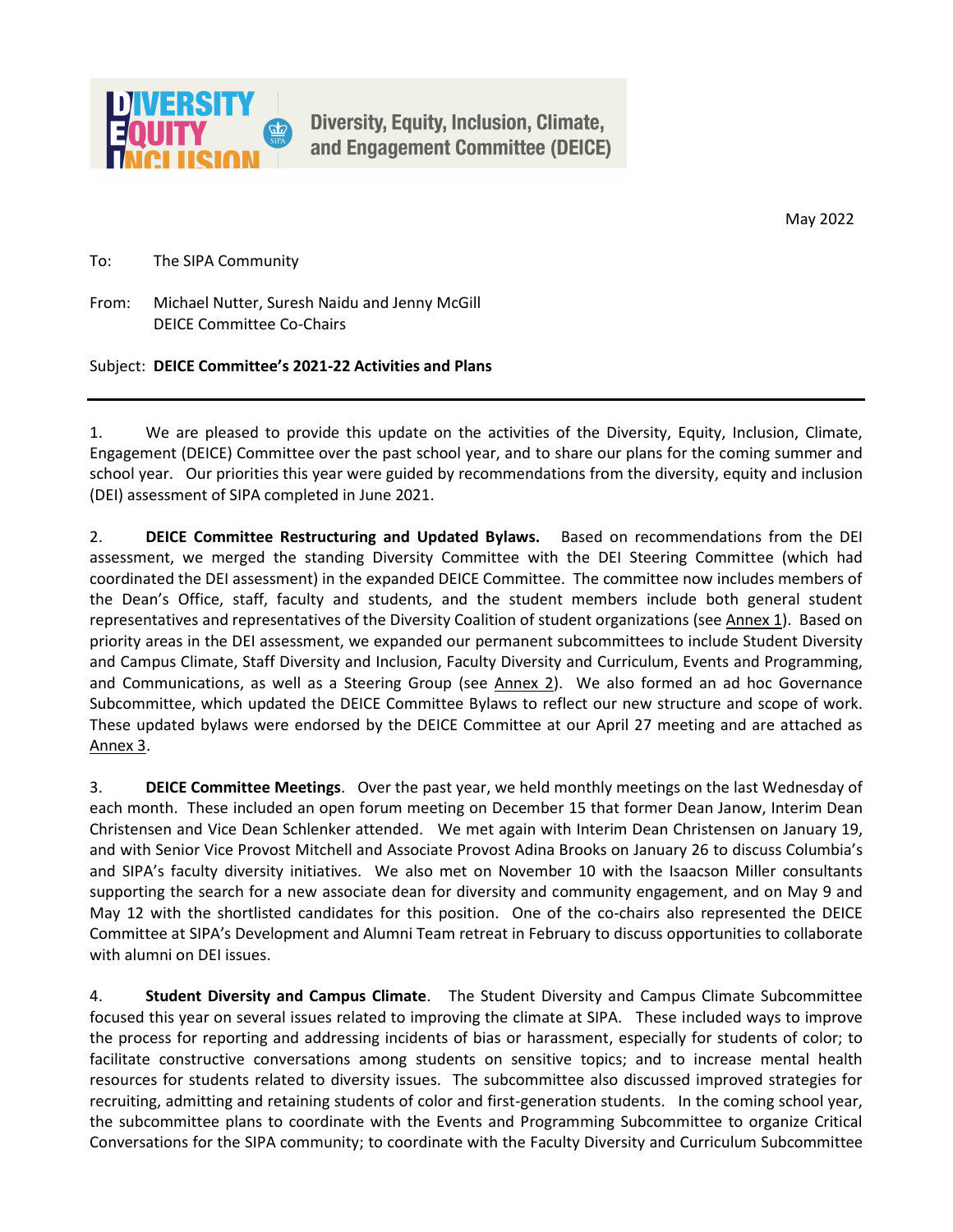on options for a possible core course on race and policy and on addressing incidents of bias in the classroom and in interactions with faculty; and to coordinate with the Communications Subcommittee on issuing statements and messaging. The subcommittee will also coordinate with the Office of Student Affairs (OSA) to improve orientation programming for incoming students; with the Office of University Life to assess and increase mental health resources for students related to diversity issues; and with the Office of Admissions and Financial Aid to develop data-driven recommendations on recruiting, admitting and retaining students of color and firstgeneration students (such as targeted recruitment strategies, increased financial aid, and collaboration with student organizations).

5. **Diversity Coalition**. The Diversity Coalition includes student organizations (listed at the end of Annex 3) whose mission supports DEI at SIPA, and the Coalition has played a crucial role in advocating for DEI at SIPA. In conjunction with updating the DEICE Committee Bylaws (noted above), representatives of the Diversity Coalition organizations and the SIPA Student Association (SIPASA) met this spring with Deans Yee and Gadsden-Wiggins from OSA to confirm their governance structure and relationships with both SIPASA and the DEICE Committee. Going forward, SIPASA will designate a DEI chair, who will represent SIPASA on the DEICE Committee and who will organize and convene meetings of the Diversity Coalition. Other student organizations whose missions also support DEI at SIPA will be invited to join the Diversity Coalition in fall 2022. The Coalition will meet monthly during the school year to address issues pertinent to the student body with the aim of sharing information and providing mutual support. The general student representatives to the DEICE Committee will also be invited to attend Coalition meetings. SIPASA's DEI chair and the Diversity Coalition representatives will be nominated by their student organizations in December of each school year, following the election of new leadership by the organizations. The Coalition will nominate 10 representatives to the DEICE Committee in December/January of each school year. These representatives will not include SIPASA's DEI chair or the general student members of the DEICE Committee.

6. **Staff Diversity and Inclusion**. The Staff Diversity and Inclusion Subcommittee discussed various initiatives to improve the workplace climate for SIPA staff. Based on these discussions, the subcommittee organized a very well-attended staff social and community-building event on March 10, and the subcommittee plans to host more social events for all SIPA staff in the coming school year. The subcommittee also discussed possible improvements in the onboarding of new staff, which they will share with SIPA's Human Resources team. The subcommittee conducted a benchmarking exercise including other Columbia graduate schools as well as other schools and universities, to identify possible ways to address the needs of SIPA staff. Based on this study, the subcommittee is developing a proposal for a Staff Council that could provide a forum for staff members, advise SIPA leadership on staff-related issues, support staff recruitment, professional development and retention, and advance DEI for staff in coordination with the DEICE Committee. This proposal will be submitted to SIPA leadership this summer.

7. **Faculty Diversity and Curriculum**. Over the past school year, the Faculty Diversity and Curriculum Subcommittee kept the full DEICE Committee apprised of ongoing faculty searches, and encouraged student members of the committee in particular to attend job talks for these searches. The subcommittee focused in particular on (a) opportunities to increase attention to DEI issues in the SIPA curriculum and (b) possible approaches to strengthen the capacity of SIPA faculty to address DEI issues in their courses.

a. **Curriculum.** The subcommittee provided input to a baseline DEI curricular survey developed by the Office of Academic Affairs(OAA) for SIPA's academic programs, which was circulated to program directors in March. The subcommittee also considered a set of student proposals<sup>1</sup> to develop a core course or distributional requirement on race, identity and policy, and met with faculty members from Harvard's Kennedy School and Princeton's School of Public and International Affairs who have been involved in introducing new

 $\ddot{\phantom{a}}$ 

 $1$  The students, Macire Aribot, Nina Liew, Jasmine McClam and Leselle Vincent, initially developed the proposals as a final group project in a fall course, Intersections of Race and Power in Development, taught by SIPA alumna Shawna Wakefield.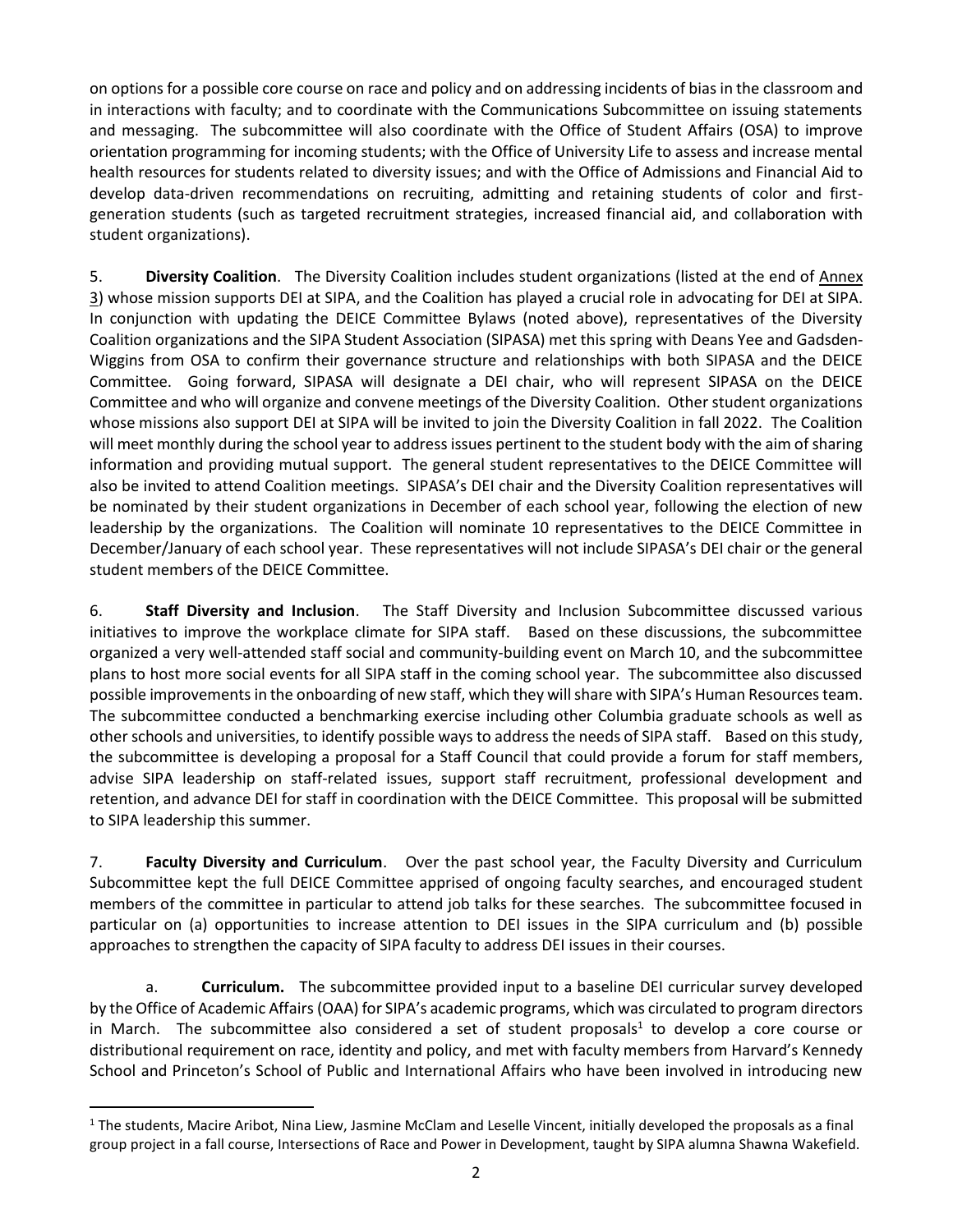core courses on race and policy at those schools, as well as Prof. Shawna Wakefield, who teaches SIPA's elective course on Intersections of Race and Power in Development. Drawing on the student proposals and these meetings, the subcommittee presented a range of options to the DEICE Committee in its April 27 meeting to strengthen the attention to race, gender, identity and power in the MIA and MPA curricula. We look forward to discussing these options with SIPA leadership and other faculty members beginning this summer.

b. **DEI Capacity Building**. Subcommittee members attended workshops on anti-racist pedagogy and developing anti-racist spaces and places, sponsored by Columbia's Center for Teaching and Learning (CTL) and the RISE student organization, and met with CTL Assistant Director Rebecca Petitti and with Candace Stanciel, the DEI expert who facilitated the RISE workshops. Based on these training experiences and meetings, the subcommittee concluded that a combination of practical workshops, coaching and resource support would be most useful to SIPA faculty, ideally including peer exchange of good practices and adaptation of workshop materials to the particular contexts of SIPA concentrations, specializations and programs. The baseline DEI survey conducted by OAA with program directors this spring, as well as input from the Student Diversity and Campus Climate Subcommittee on examples of incidents from classrooms and student-faculty interactions, should be helpful in prioritizing the DEI issues to cover in SIPA-focused workshops. The subcommittee looks forward to working with and supporting the incoming associate dean for diversity and community engagement on both curricular improvements and DEI capacity building in the coming year.

8. **Events and Programming**. The Events and Programming Subcommittee organized and co-sponsored several DEI-related events over the past school year. The DEICE Committee events included two evening Story Slams: The Masks We Wear (December 2) and Voices of Power (February 24), as well as a Women's History Month Coffee Chat with Sarina Prabasi, co-founder of the social enterprise Buunni Coffee (March 28). The DEICE Committee also co-sponsored the IO/UNS panel on the United Nations Strategic Action Plan on Addressing Racism (March 21), the RISE Speak Up: Developing Anti-Racist Spaces and Places workshops (April 8 and April 15), and SIPA's Black Student Graduation (May 16). The OSA DEI Mini-grant Program funded two additional events: the Conflict Resolution Collective and SIPA Students of Color's Racial Healing Circles (March 30) and Women in Leadership's Unconscious Bias Workshop (April 14).

9. **Communications**. The Communications Subcommittee was established this spring, and members of the subcommittee played a key role in developing the DEICE Committee's messages in honor of Black History Month, International Women's Day and Women's History Month, and Asian and Pacific Islander Heritage Month. A message in honor of Pride Month will also be sent in June. Going forward, the subcommittee will play a key role in standardizing the DEICE Committee's messages to the SIPA community and in updating the DEI webpages of the SIPA website as part of a general revamping of the SIPA website taking place this summer.

10. **Plans**. As noted above, the DEICE Committee plans to continue work in the following areas this summer:

- Supporting OSA in strengthening attention to race, gender, and identity in the fall 2022 orientation program for incoming students;
- Advancing the proposal for a new Staff Council and recommending improvements for onboarding new staff;
- **Proposing options to strengthen the attention to race, gender, identity and power in the core MIA and** MPA curricula; and
- **Updating the DEI pages of the SIPA website (in coordination with the general revamping of the website).**

In the coming school year, we look forward to continuing to work with SIPA leadership, including incoming Dean Yarhi-Milo and the new associate dean for diversity and community engagement, and with faculty, staff, students and alumni to make SIPA a more diverse, equitable and inclusive community. We plan to continue the initiatives started this year, and hope to expand our work to also support SIPA's adjunct faculty, to engage with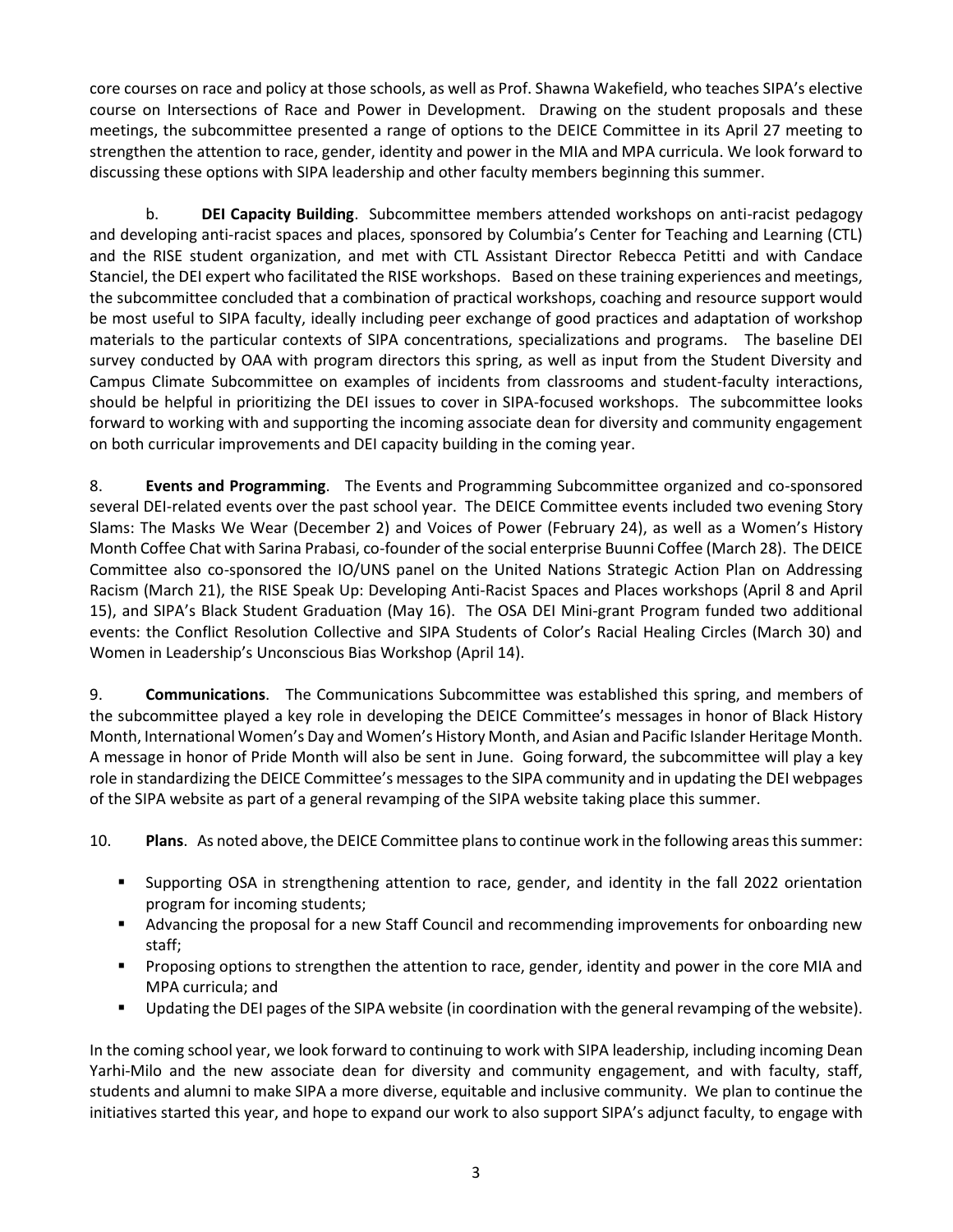SIPA alumni (through new alumni representatives on the committee), and to foster greater community engagement.

11. **Appreciation.** We would like to thank former Dean Janow and Interim Dean Christensen for their strong leadership on DEI issues, and for their support of our work over the past year. We would also like to thank departing Senior Associate Dean Toomey for her invaluable contributions to the work of the DEICE Committee as well as the search for a new associate dean for diversity and community engagement. Finally, we want to thank all of the graduating students who have served on the DEICE Committee and in the Diversity Coalition for their strong advocacy and engagement on DEI issues, which have had such a positive impact on SIPA. We look forward to their continuing engagement with SIPA as alumni.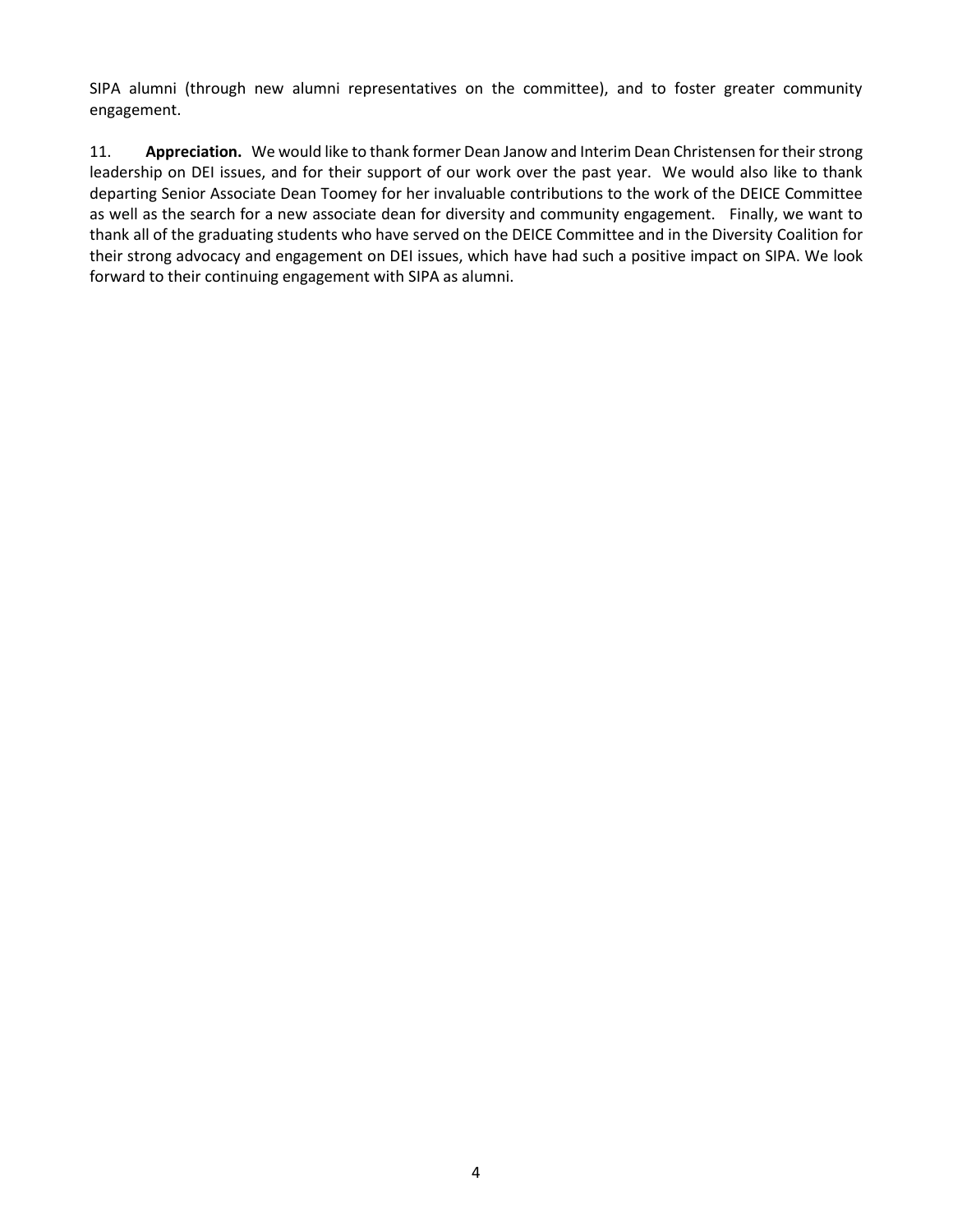## **DEICE Committee Members**

(as of May 2022)

#### **Name Title/Affiliation**

*Faculty:* Sarah Holloway Jenny McGill **DEICE Committee Co-chair** Yumiko Shimabukuro Keren Yarhi-Milo

#### *Staff:*

Shaquana Gadsden-Wiggins Shaquana Gadsden-Wiggins Student Affairs Yani Lopez-Souza Student Affairs Hazel May **Academic Affairs** Laura McCreedy **Dean's Office** Kendal Stewart MPA-DP Program Colleen Toomey Dean's Office Tsuya Yee Student Affairs

#### *Students:*

Macire Aribot National SIPA Student Association Sameea Butt Allison Chen SIPA Students of Color Cristobal Garcia-Quiroz **Migration Working Group** Nishtha Gupta Gender Policy Working Group Aranzazu Jorquiera Johnson Women in Leadership Sebastian McAteer Jasmine McClam Second-Year/Advisory Meyris Montalvo Lopez Tochukwu Chinedum Okoye SIPA Pan-African Network Emily Teresa Rice Kathy Santana Rosie Shrestha Empowering Asian Women Shahir Shukor Shahir Shukor Second-Year/Advisory Roohi Singh **Rise and American** RISE Caleb Smith MPA-ESP Program Vincent Tang Second-Year/Advisory Noa Tann SPECTRUM Hamna Tariq Leselle Vincent **Second-Year/Advisory** Second-Year/Advisory

Suresh Naidu DEICE Committee Co-chair Michael Nutter DEICE Committee Co-chair

Daniel Marquez **Communications and External Relations** 

Nneka Onyeka Black Graduate Student Union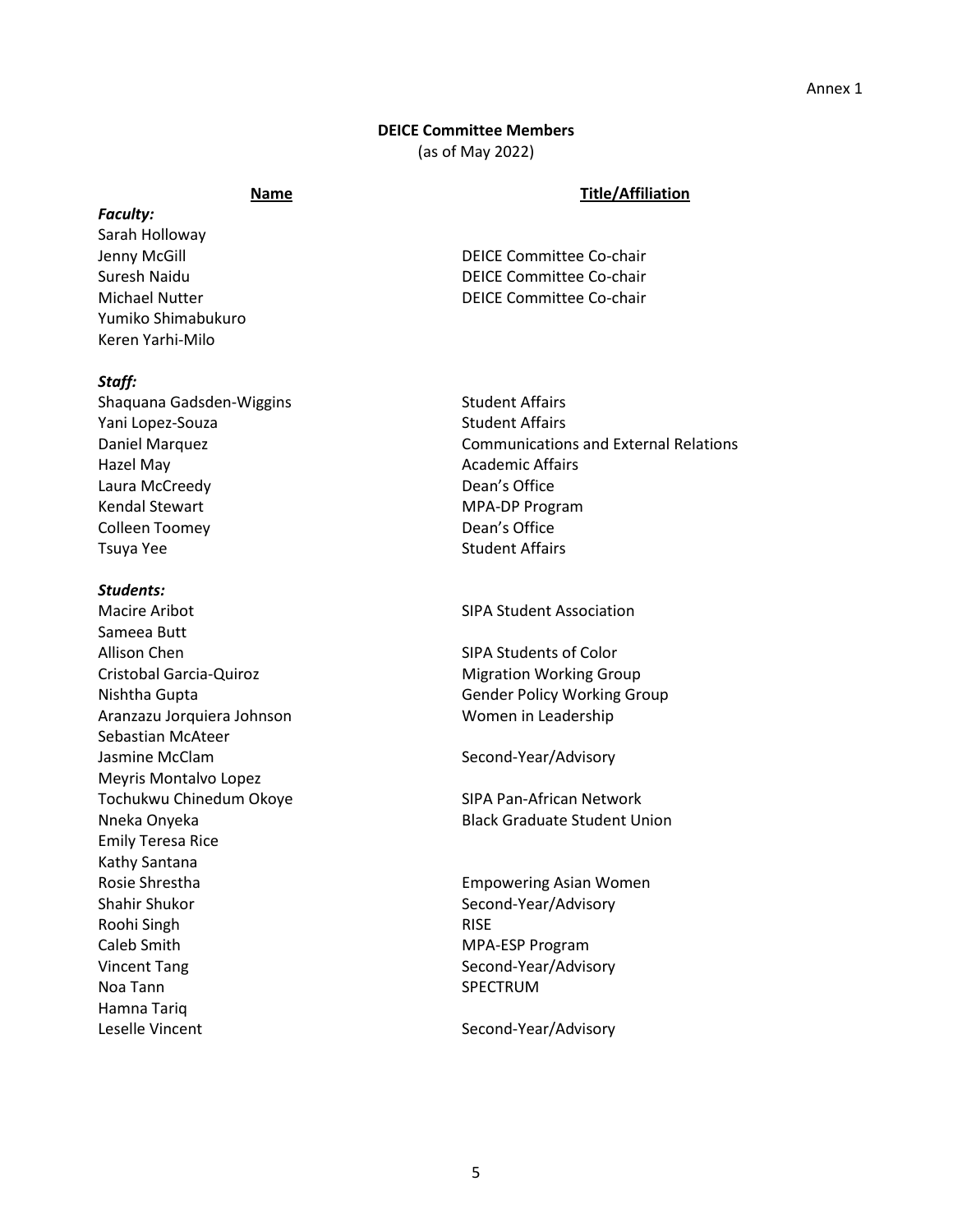## **DEICE Subcommittees**

(as of May 2022)

Shaquana Gadsden-Wiggins Nishtha Gupta Sarah Holloway **Aranzazu Jorquiera Johnson** Sebastian McAteer Yani Lopez-Souza Laura McCreedy Tochukwu Chinedum Okoye Jenny McGill Shahir Shukor Suresh Naidu Noa Tann Noa Tann Michael Nutter Leselle Vincent Colleen Toomey Tsuya Yee

## *Steering Group Events and Programming*

Sameea Butt Shaquana Gadsden-Wiggins

## *Student Diversity and Campus Climate*

Allison Chen Cristobal Garcia-Quiroz Jasmine McClam Michael Nutter Nneka Onyeka Emily Rice Roohi Singh Hamna Tariq Tsuya Yee

## *Staff Diversity and Inclusion*

Daniel Marquez Laura McCreedy Kendal Stewart Colleen Toomey

## *Faculty Diversity and Curriculum*

Sarah Holloway Hazel May Jenny McGill Meyris Montalvo Lopez Suresh Naidu Kathy Santana Rosie Shrestha Vincent Tang Leselle Vincent Keren Yarhi-Milo

## *Communications*

Nishtha Gupta Daniel Marquez Emily Rice Shahir Shukor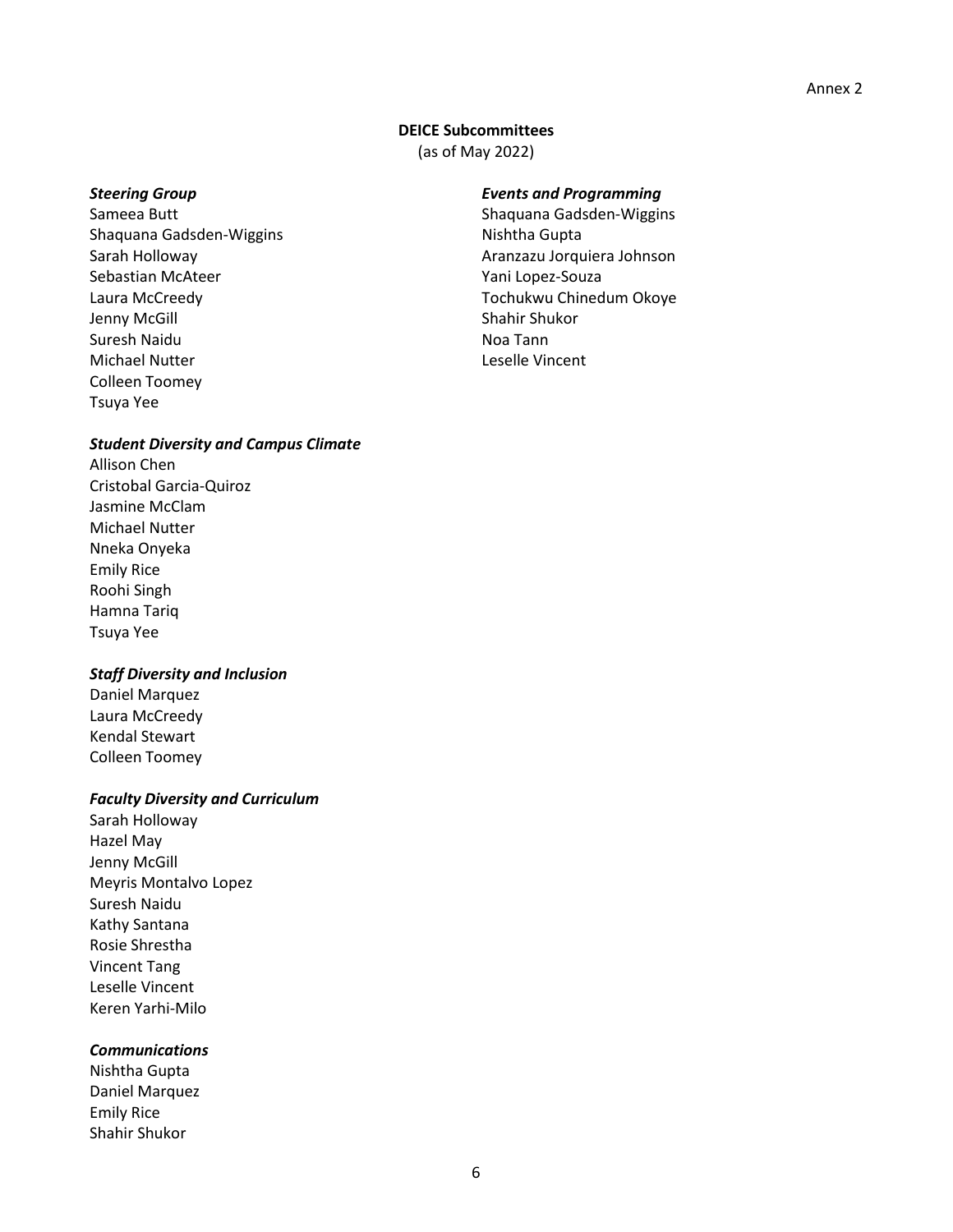# **DEICE Committee Bylaws – Last Amended April 27, 2022**

# *PREAMBLE*

Columbia University's School of International and Public Affairs (hereafter "SIPA") hereby ordains and establishes these Bylaws of the Diversity, Equity, Inclusion, Climate and Engagement Committee (hereafter "DEICE Committee").

The DEICE Committee (formerly the Diversity Task Force) was initiated by a group of students in the 2013-2014 Academic Year, who saw there was an opportunity to create a channel to address issues relating to diversity and inclusion at SIPA. With the support and leadership of Dean Merit Janow and the SIPA Administration, the Diversity Task Force was created in Spring 2014 to address recognized issues and support the efforts of SIPA faculty, staff, and student organizations in fostering a community at SIPA that is welcoming, respectful of individual and group differences, and representative of our society. In 2016, Mayor Michael Nutter, Professor of Practice, was named Faculty Chair of the Diversity Task Force, and Associate Dean Cory Way was appointed Administrative Chair. In Fall 2018, the Diversity Task Force was officially renamed the Diversity Committee. In Fall 2021, the Diversity Committee was restructured and renamed the DEICE Committee, merging the efforts of the Diversity Committee and the DEI Steering Committee, which had been established in the 2020-2021 Academic Year to coordinate a DEI assessment of SIPA. This restructuring was based on the recommendations of the DEI assessment.

These Bylaws supersede all prior constitutions, bylaws, regulations, guidelines and other similar documents relating to the matters contained herein.

## **ARTICLE I. NAME AND GOVERNING PRINCIPLES**

**Section 1.1 –** The name of this group shall be the DEICE Committee. The DEICE Committee is fully committed to upholding and exercising the principles of good governance, including transparency, accountability, and responsibility, to ensure that its mission and objectives align with and reflect the evolving demands of the SIPA community, including its student body, faculty, staff, alumni and the surrounding community.

## **Article II. MISSION AND SCOPE OF WORK**

**Section 2.1 –** The DEICE Committee's mission is to support the efforts of SIPA leadership, faculty, staff, students and alumni to foster a community at SIPA that is welcoming, respectful of individual and group differences, and representative of our global community.

**Section 2.2 –** The DEICE Committee's scope of work includes:

- To advise the Dean and SIPA leadership on efforts to support greater diversity, equity and inclusion at SIPA on a range of topics, including but not limited to:
	- o student diversity and school climate;
	- o faculty diversity and curriculum;
	- o staff diversity and inclusion;
	- o alumni and community engagement; and
	- o programming for DEI and social justice.
- To support the establishment and efforts of an official Office for Diversity, Equity and Inclusion at SIPA, and to provide support to this office on behalf of all stakeholders.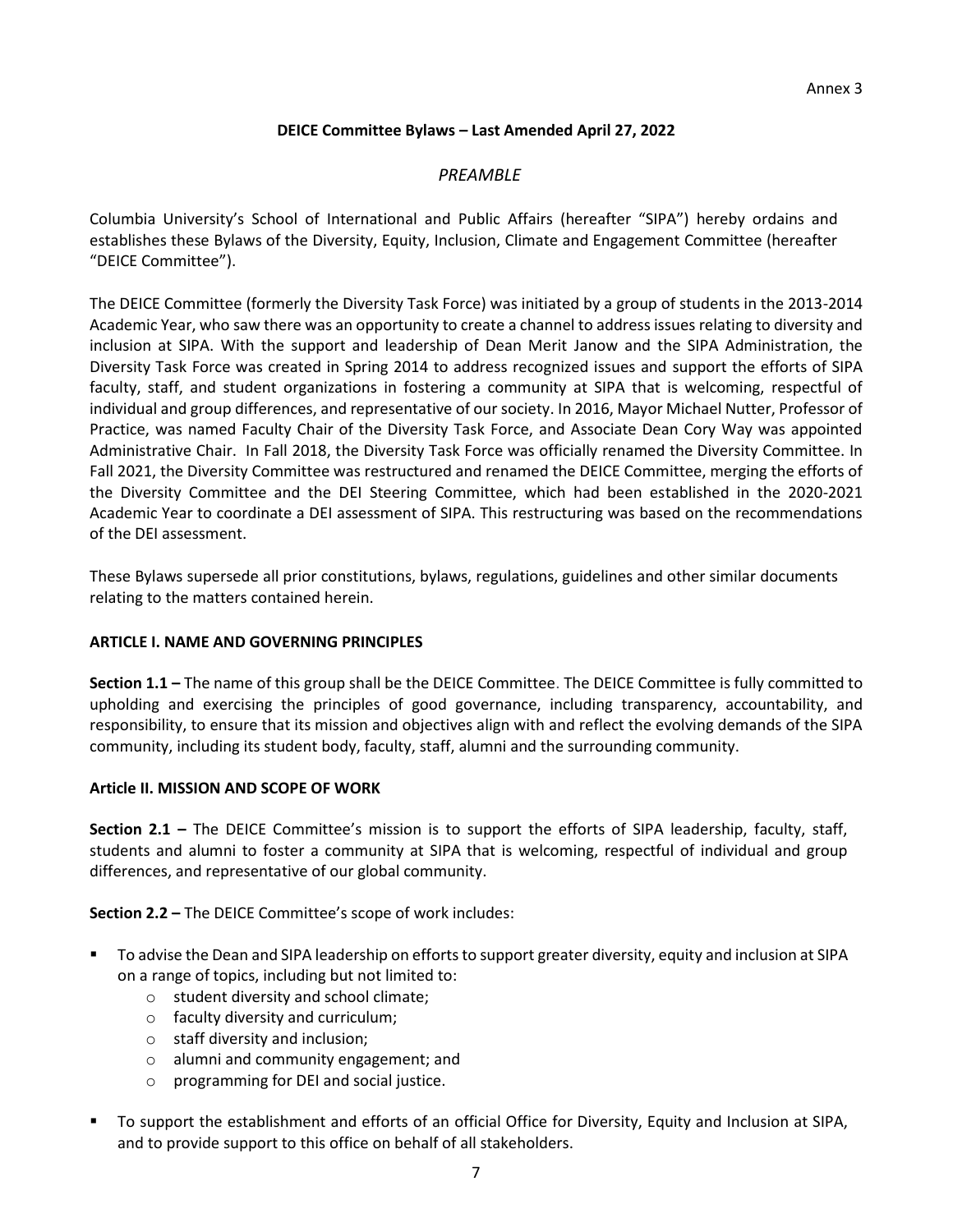To provide a forum for SIPA community members to discuss current DEI issues and concerns.

**Section 2.3 –** In pursuit of its mission, the DEICE Committee shall abide by all applicable University policies and procedures.

**Section 2.4 –** In pursuit of its mission, the DEICE Committee will strive to further institutionalize DEI efforts at SIPA.

## **Article III. COMPOSITION AND MEMBERSHIP**

**Section 3.1 –** *Representation.* The DEICE Committee membership will consist of up to 35 individuals. The composition of the Committee will be as follows: up to 5 general student representatives chosen by application; a representative of the SIPA Student Association (SIPASA) and up to 10 student representatives of the Diversity Coalition; up to 6 faculty members; up to 6 administrators (including up to 2 union members); up to 2 representatives from the Dean's Office; and up to 2 alumni.

**Section 3.2 –** *General Student Representative Selection and Eligibility.* General student representatives will serve for a two-semester term, beginning in the Spring semester of their first year of attendance at SIPA. J-term students are eligible to become a member in the Spring term of their second year. Students must be enrolled at SIPA for the term of their service. SIPA dual degree students are eligible to serve as well. General student representatives may continue for a third semester as non-voting advisory members.

Applications for general student members will open in late November/early December of each school year, and will include a resume and a statement of interest (no more than 500 words) discussing the student's interest and leadership or work experience related to diversity issues. In each year, five general student representatives will be selected from the applicants by a Subcommittee of the current DEICE Committee. All applicants should be in good academic standing, with a cumulative GPA of 3.0 or higher. Students are required to remain in good academic standing during their time as a member of the DEICE Committee. In the event that the Subcommittee is unable to reach an agreement on an appointment(s), the DEICE Committee Co-Chairs will have final discretion.

General student members should be selected on the basis of the following criteria:

- Commitment: Students must show demonstrated interest, enthusiasm, and commitment to the mission of the DEICE Committee, and issues more generally related to social justice, diversity, equity and inclusion.
- **Earthary Exercity:** Students must demonstrate leadership experience and initiative in issues of diversity, equity and inclusion, whether through professional, academic, or extracurricular activities.

**Section 3.3 –** *SIPASA and Diversity Coalition Representatives.* The DEICE Committee will include a representative of SIPASA and up to 10 student representatives of the Diversity Coalition. The Diversity Coalition was formed in 2015 by student groups with the cross-cutting mission of supporting diversity, equity and inclusion at SIPA. The Coalition includes the groups listed in Annex 1 to these Bylaws (which may be updated from time to time). Student representatives of SIPASA and the Diversity Coalition will be nominated by their student group in December of each school year, following the election of new leadership of the student group. They will serve for a two-semester term beginning in the Spring semester immediately following their nomination, and they may continue for a third semester as non-voting advisory members. The Diversity Coalition may expand its membership from time to time. In the event that the number of Diversity Coalition groups exceeds 10, then the Diversity Coalition will agree on a process to rotate its representatives on the DEICE Committee, in consultation with the representatives of the Office of Student Affairs on the Committee.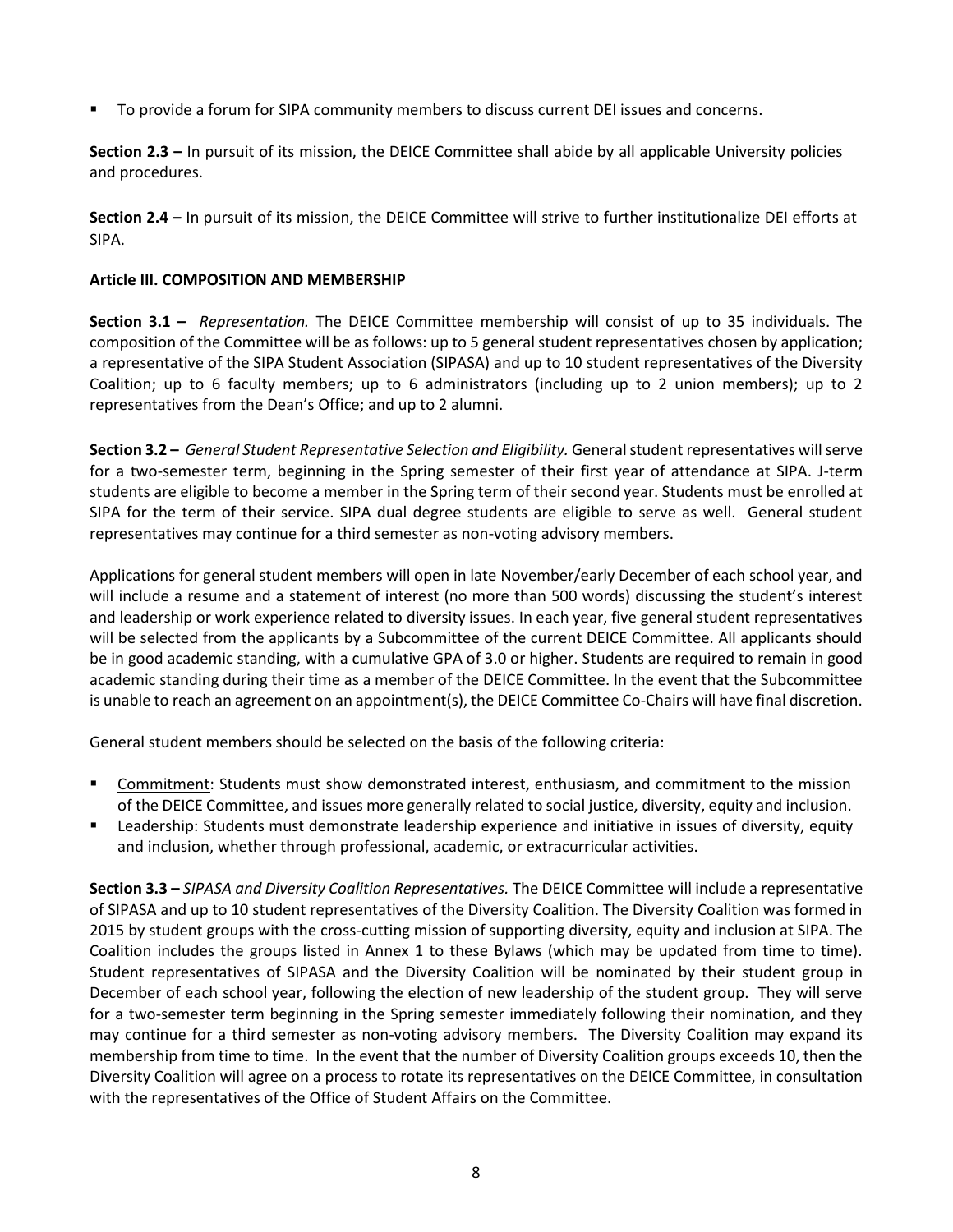**Section 3.4 –** *Faculty Representatives.* All faculty representatives will be appointed by the Dean or the Dean's designee. They will serve for a two-year term, which may be extended by the Dean or the Dean's designee. Faculty representatives will be appointed based on the Dean's selection criteria, including personal or professional experience that will help advance the work of the DEICE Committee. The Faculty Diversity and Curriculum Subcommittee may suggest other selection criteria and possible faculty members to join the Committee, and any faculty members may also nominate themselves or another faculty member to join the Committee.

**Section 3.5 –** *Staff Representatives.* All staff representatives will be appointed by the Dean or the Dean's designee. They will serve for a two-year term, which may be extended by the Dean or the Dean's designee. Staff representatives will be appointed based on the Dean's selection criteria, including personal or professional experience that will help advance the work of the DEICE Committee. The Staff Diversity and Inclusion Subcommittee may suggest other selection criteria and possible staff members to join the Committee, and any staff members may also nominate themselves or another staff member to join the Committee.

**Section 3.6** – *Degree Program Representatives.* The DEICE Committee seeks to include the perspectives of all degree programs at SIPA. Therefore, if a degree program is not already represented, the Co-Chairs will invite the degree program to nominate a student, staff or faculty member to represent that program on the DEICE Committee. Student representatives will serve for a two-semester term beginning immediately after their appointment, and they may continue to serve for a third semester as non-voting advisory members (if they are still enrolled as students). Faculty or staff representatives will be appointed by the Dean to serve for a two-year term, which may be extended by the Dean or the Dean's designee.

**Section 3.7 –** *Alumni Representatives.* All alumni representatives will be appointed by the Dean or the Dean's designee. They will serve for a two-year term, which may be extended by the Dean or the Dean's designee. Alumni representatives will be appointed through an open nomination process in which alumni may nominate themselves or others. They will be appointed based on the Dean's selection criteria, including personal or professional experience that will help advance the work of the DEICE Committee.

**Section 3.8 –** *Equal Opportunity.* Membership in the DEICE Committee is open to all who meet the above criteria, irrespective of race, creed, color, gender, class, age, nation of origin, nationality, disability, marital status, religion, veteran status, or sexual orientation.

# **Article IV. CO-CHAIRS AND SUBCOMMITTEES**

**Section 4.1 –** *Co-Chairs.* The Dean or the Dean's designee will appoint up to 3 Co-Chairs of the DEICE Committee, who will lead the work of the DEICE Committee and its Subcommittees, and represent the DEICE Committee in interactions with SIPA leadership, faculty, students and other stakeholders.

**Section 4.2 –** *Steering Group.* The DEICE Steering Group, including the Co-Chairs, representatives of the Dean's Office and Office of Student Affairs, and up to 3 student representatives, will coordinate the work of the DEICE Committee and its Subcommittees and will be accountable for the performance of the DEICE Committee.

The activities of the Steering Group will include, but not be limited to:

- Set and execute the overall strategy for the DEICE Committee;
- **Receive and evaluate proposals brought by DEICE Committee members and Subcommittees;**
- Provide guidelines for implementing these proposals; and
- **The Steps 1** Take all reasonable steps to make the work of the DEICE Committee more transparent and accountabl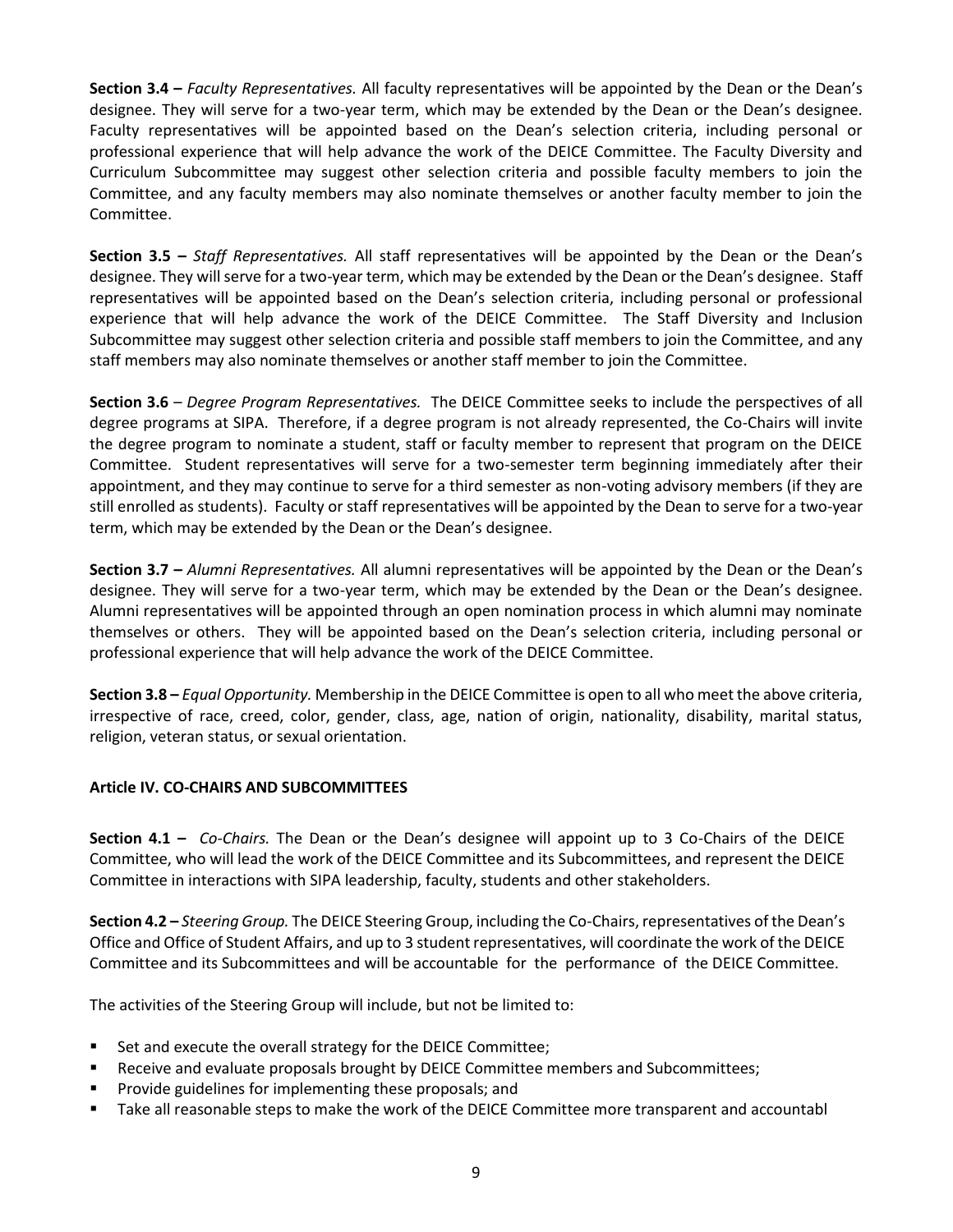**Section 4.3 –** *Permanent Subcommittees.* In order to carry out its mission and scope of work, the DEICE Committee has established several permanent Subcommittees. Each DEICE Committee member should serve on at least one Subcommittee. The Co-Chairs will assign members to Subcommittees based on their interests and preferences. Each Subcommittee will include at least one member of the Steering Group to ensure coordination. The permanent Subcommittees of the DEICE Committee include the following:

- Student Diversity and Campus Climate;
- **Faculty Diversity and Curriculum;**
- **Staff Diversity and Inclusion;**
- **Events and Programming; and**
- Communications.

**Section 4.4 –** *Ad-hoc Subcommittees.* In order to carry out its mission and scope of work, the DEICE Committee may from time to time establish ad-hoc or temporary subcommittees. The Co-Chairs will assign members to any ad-hoc subcommittee based on their interests and preferences. Each ad-hoc subcommittee will include at least one member of the Steering Group to ensure coordination. In most cases, ad-hoc subcommittees will be dissolved at the end of the school year in which they were established.

# **Article V. ROLES AND RESPONSIBILITIES**

**Section 5.1 –** The following roles and responsibilities will be assigned to particular Subcommittees or individual members, while others will be assigned by agreement among current members:

- **Programming**: Events and programming conducted by the DEICE Committee will be planned with the input of all members and implemented by the Events and Programming Subcommittee. This Subcommittee can also propose to co-sponsor events organized by other SIPA groups or programs **(Events and Programming Subcommittee).**
- **Communication**:
	- Update website (**staff member with input from Steering Group and Communications Subcommittee**);
	- Check, respond to and disseminate messages to the [deicecommittee@sipa.columbia.edu](mailto:diversitytaskforce@sipa.columbia.edu) email box (**staff member with input from Steering Group and Communications Subcommittee**); and
	- Send official DEICE Committee communications to the school community **(staff member on behalf of Co-Chairs).**
- Create meeting agendas and distribute to DEICE Committee members (**Co-Chairs**).
- Liaise with the Dean, keeping the Dean abreast of group's meetings, recommendations and programs (**Dean's Office Representative and Co-Chairs**).

**Section 5.2 –** Over time, roles and responsibilities on the DEICE Committee may be added or changed, based on the voting consensus of the Committee.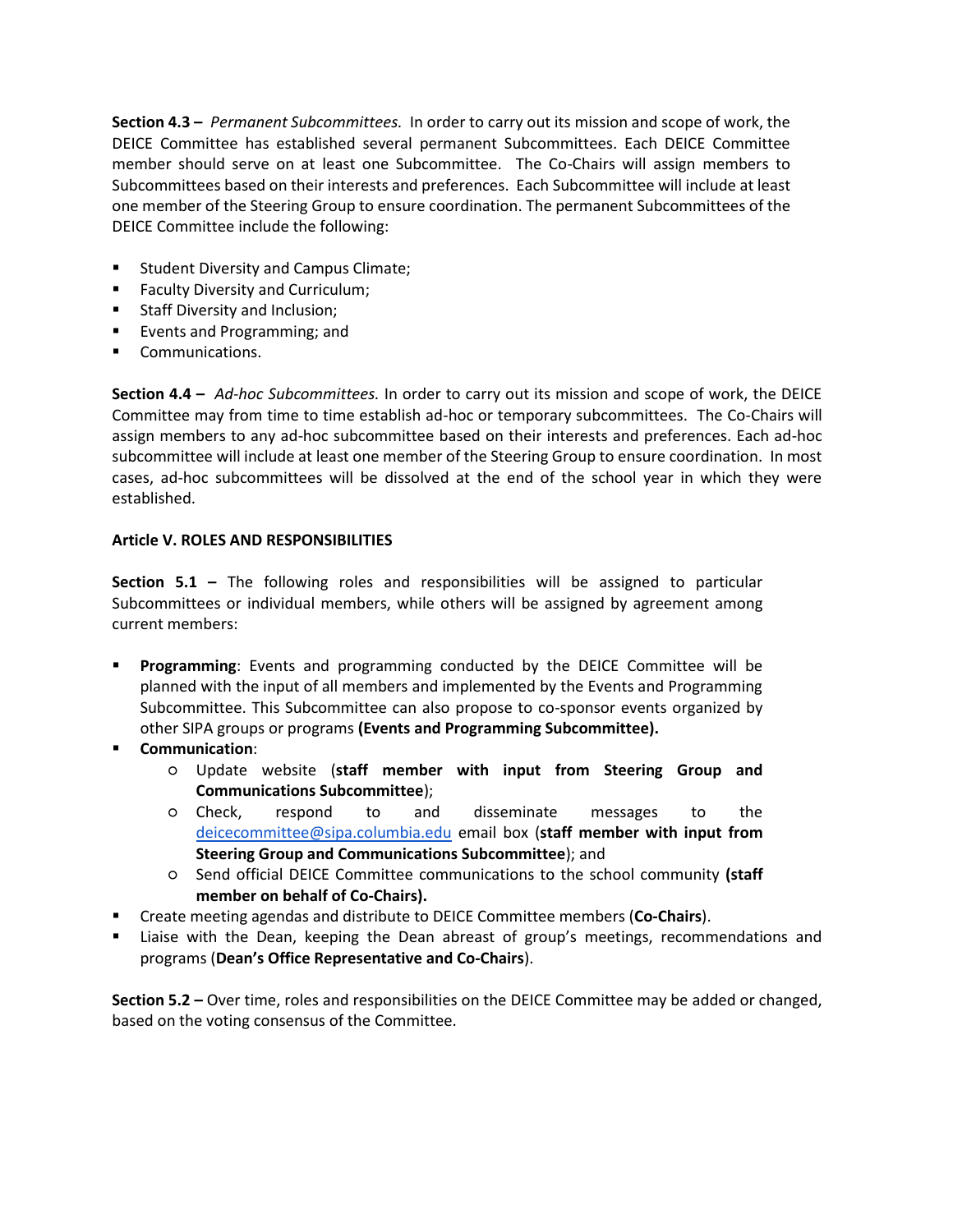## **Article VI. MEETINGS AND OTHER ACTIVITIES**

**Section 6.1 –** *Meetings.* The DEICE Committee will meet monthly during the fall and spring semesters, as scheduled by the Co-Chairs. These regular meetings will provide a structured opportunity for members to raise concerns and review progress on the Committee's activities and goals. The Co-Chairs, or a staff member on their behalf, will notify the other members of the meeting via e-mail no later than five business days in advance of the meeting. The Steering Group will meet at least twice a month, and the Subcommittees will generally meet monthly, during the fall and spring semesters.

**Section 6.2 –** *Meeting Format.* Meetings of the DEICE Committee, Steering Group and Subcommittees may be conducted in-person or online. DEICE Committee meetings will be guided by Robert's Rules of Order, under which each DEICE Committee member will have one vote on all decisions and resolutions of the Committee. The process of making a decision is done through a motion, which is a proposal to do something. The formal steps in handling a motion include the making of a motion, having a second, stating the motion, having a time-limited discussion on the motion, putting the motion to a vote, and announcing the results of the vote. Action could be taken informally without going through these steps by using unanimous consent. A quorum will consist of 50% of voting members. (A quorum is defined as the percentage of the total membership that must be present at a meeting in order to conduct the business of the group.)

**Section 6.3 –** *Email Voting*. Email voting may occur if a measure was raised and discussed during a DEICE Committee, Steering Group or Subcommittee meeting at which a quorum has been reached. A time period for the vote must be announced ahead of the vote and closed in an appropriate and expedient manner without extension.

**Section 6.4 –** *Public Events.* Each semester, the DEICE Committee will sponsor at least one public event for the SIPA community. These events should contribute to an ongoing discourse on diversity, equity and inclusion at SIPA, as well as outreach to prospective SIPA applicants from historically underrepresented communities, and building stronger relations between current SIPA students, alumni and the surrounding communities.

**Section 6.5** – *Attendance and Participation Policy*. DEICE Committee members are expected to attend monthly meetings of the Committee and their assigned Subcommittee, and to contribute equitably to the work of the Committee and their assigned Subcommittee.

**Section 6.6 –** *Dismissals*. In the event that a DEICE Committee member fails to attend three or more meetings of the Committee or their assigned Subcommittee in any one semester, or fails to follow through on their assigned commitments, the Co-Chairs or their designee may confer with the member about their participation in the Committee. If the Co-Chairs conclude that the Committee member is not able to contribute to the work of the Committee, the Co-Chairs may ask the member to resign (or if the Committee member is a SIPASA or Diversity Coalition representative, the Co-Chairs may ask the leadership of the relevant student organization to nominate another representative).

**Section 6.7 –** *Replacements*. Any DEICE Committee member who can no longer serve can be replaced by the Co-Chairs for the remainder of their term.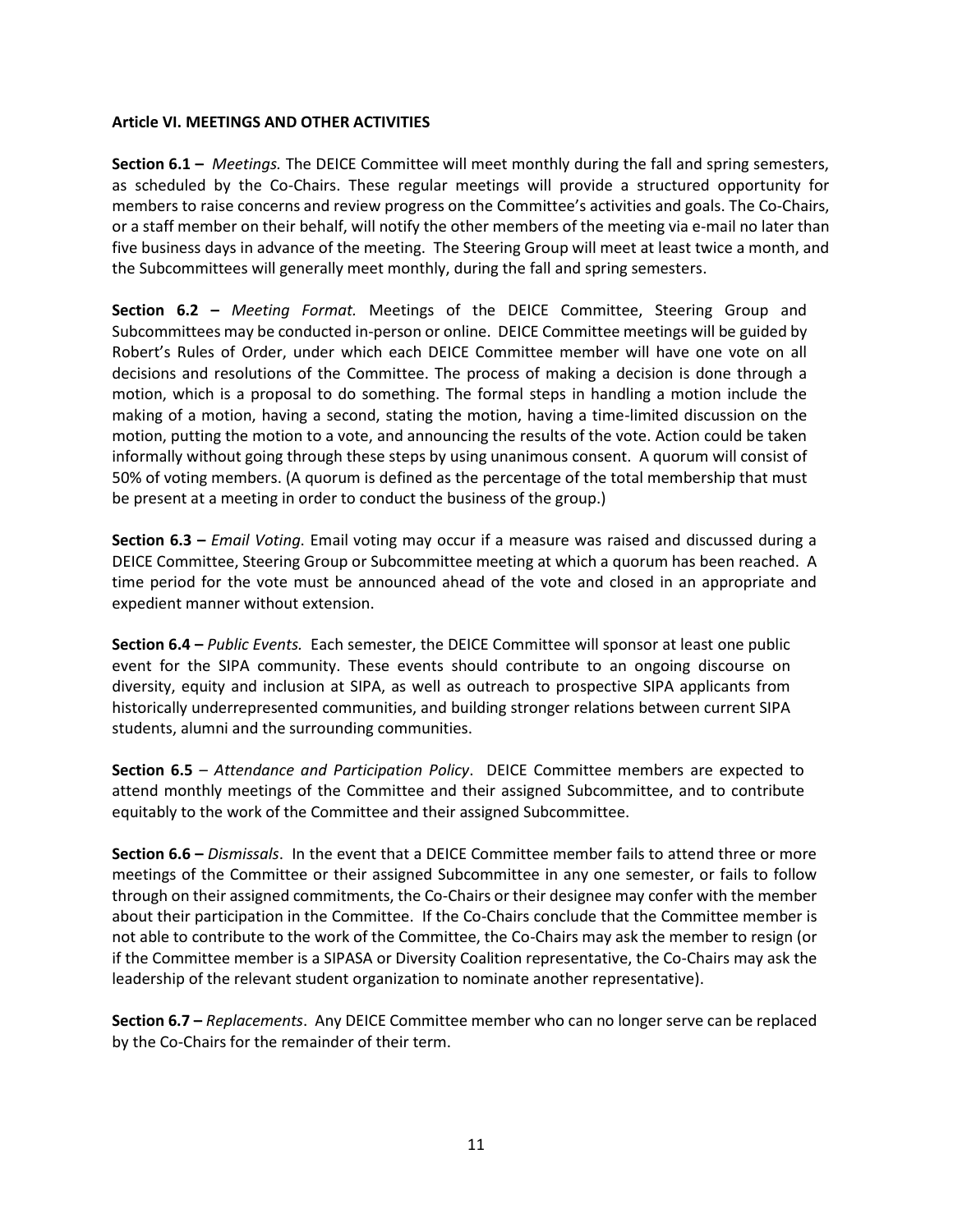**Section 6.8 –** *Transition*. DEICE Committee members must conduct a thorough and quality-driven handover with incoming DEICE Committee representatives to ensure institutional memory. Handover preparation must include at minimum a one-page transition document.

## **Article VII. AMENDMENTS**

**Section 7.1 –** These Bylaws may be amended by a vote of a majority of the DEICE Committee. If these Bylaws are amended, a revised copy must be approved by the Dean.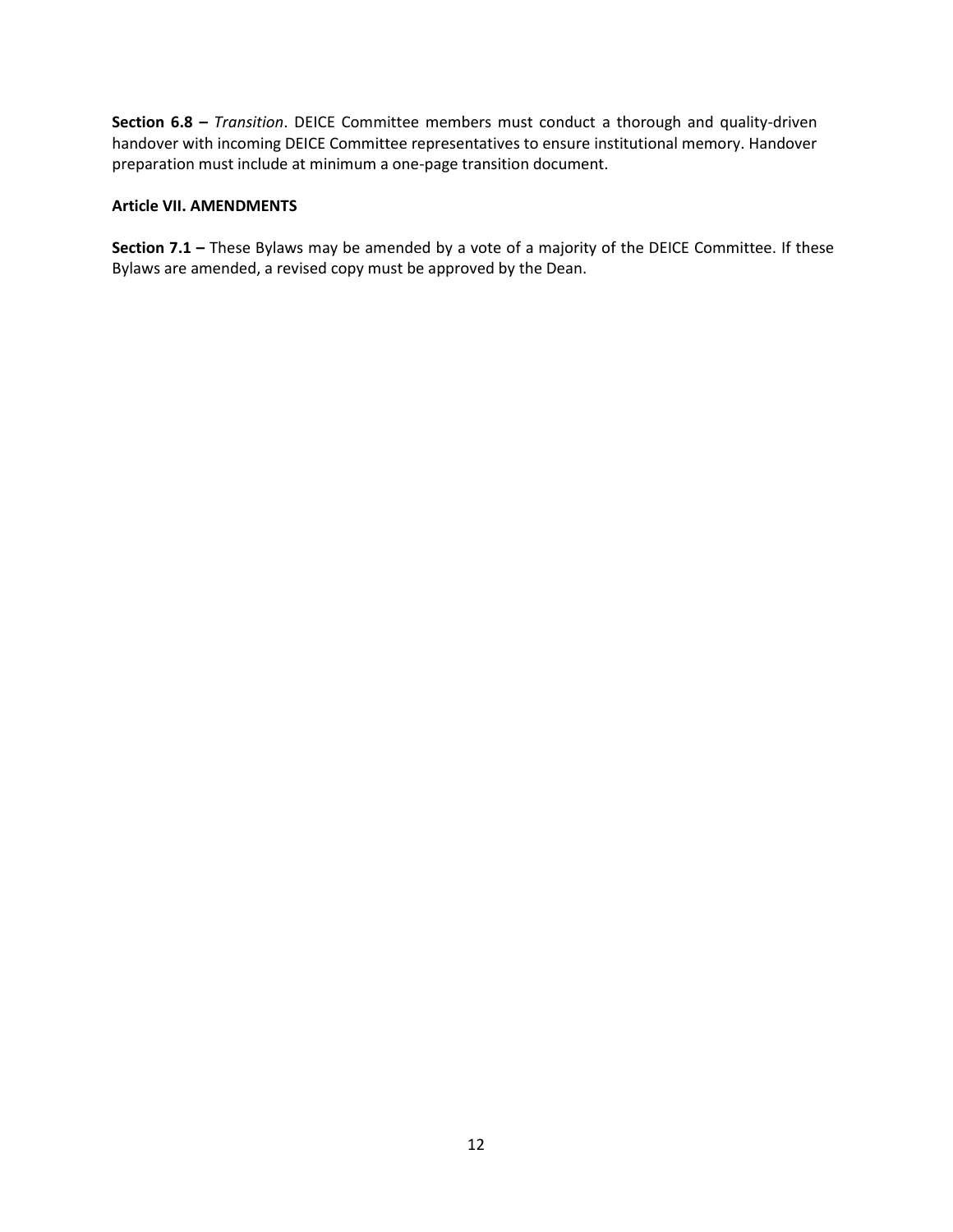## **Diversity Coalition Members**

(as of May 2022)

*Black Graduate Student Union (BGSU)* - The purpose of the BGSU is to promote an understanding of the past, present, and future problems and needs of Black graduate students as well as of the wider Black community at SIPA. Additionally, the BGSU will provide a safe space for Black students at SIPA to find community amongst each other and with allies.

*Empowering Asian Women (EAW)* - The purpose of Empowering Asian Women is to encourage further dialogue on the topic of diversity and inclusion by fostering leadership development of Asian female students and professionals.

*Gender and Public Policy Working Group (GPWG)* - GPWG hopes to facilitate the integration and exposure of a gender perspective at SIPA and promote useful discussions and events.

*Migration Working Group (MWG)* - The Migration Working Group aims to promote dialogue, awareness, and community involvement on national and international migration issues.

*SIPA Pan-African Network (SPAN)* - As its mission, SPAN creates a vibrant community of support for students within SIPA and Columbia concerned with Africa and its Diaspora. SPAN's core objectives are to create a platform for African students and all other students interested in Africa to share ideas beneficial to development in Africa; leverage opportunities within SIPA and Columbia University, and collaborate with other student groups for increased visibility; organize events focused on development and connect members with organizations for internship and post-graduation employment opportunities; and participate in orientation of new students and ensure equal opportunities for all members.

*SIPA Students of Color (SSOC)* - SSOC is a diverse community of students, alumni and faculty that focuses on the support and advancement of underrepresented students becoming future policy leaders and development professionals. Our core belief is that the world is best served by policymakers and leaders who represent a wide variety of cultural traditions, political worldviews and life experiences. The organization's primary function is to assist its members in achieving their academic and professional goals. SSOC seeks to leverage its broad network to assist Columbia SIPA in the recruitment of underrepresented students and faculty while advocating for the inclusion of diverse and dynamic perspectives within Columbia SIPA's course curriculum and cultural climate.

*SIPA Women in Leadership (WIL)* - SIPA WIL is an organization at Columbia University's School of International and Public Affairs (SIPA), consisting of Columbia students, alumni, administrators, friends, allies and mentors. SIPA WIL's mission is to prepare its members for success and leadership in all sectors and professional endeavors. We aim to bring awareness to the barriers women face as leaders today and the importance of having women serve in decision-making positions, with the overall goal of achieving gender equality.

*SPECTRUM* - SIPA Spectrum is an organization within which SIPA's LGBTQ+ and allied students may network, build a community, and hold dialogue on international and domestic issues, and through which community members may access relevant resources and information.